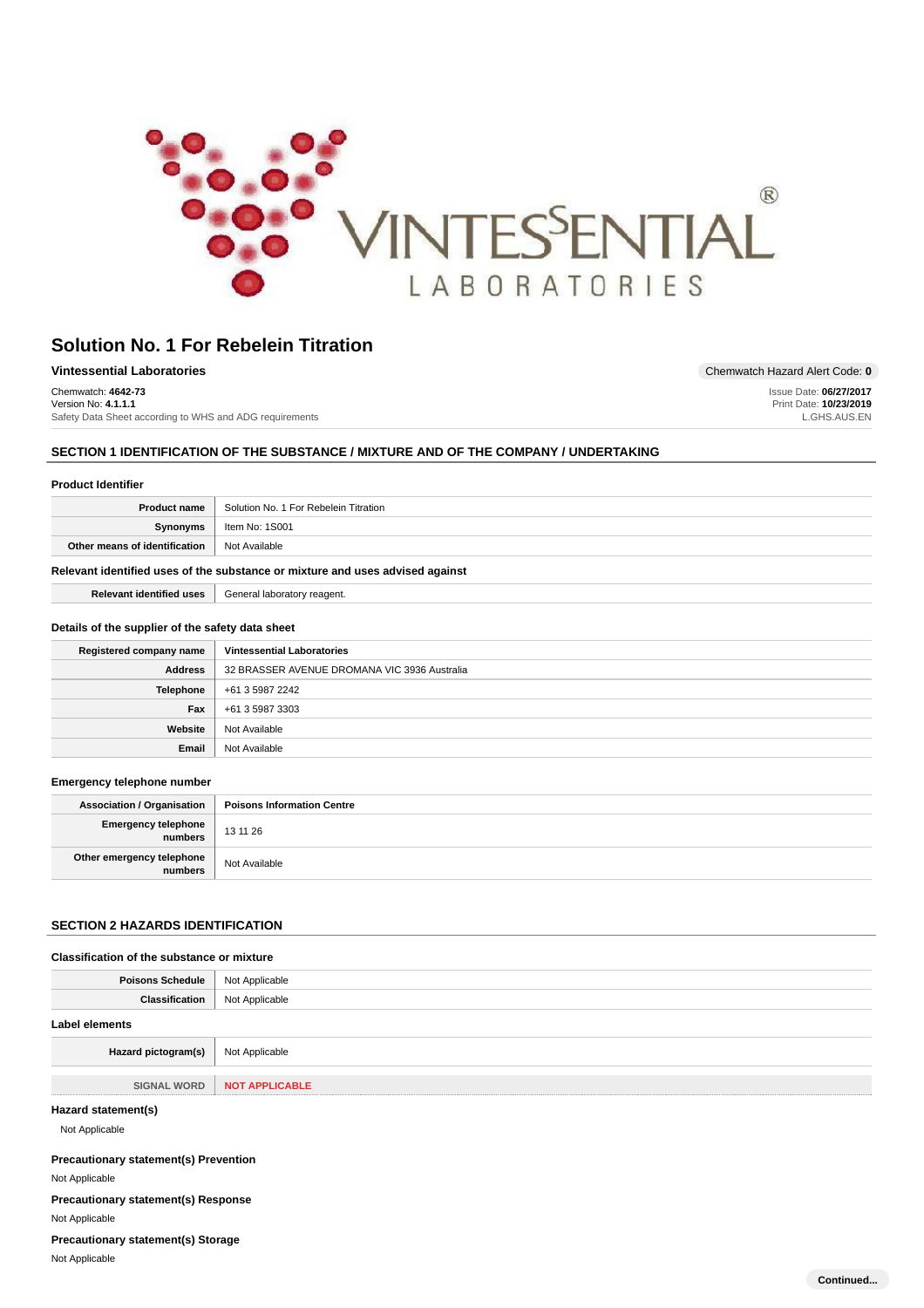**Continued...**

# **Solution No. 1 For Rebelein Titration**

#### **Precautionary statement(s) Disposal**

#### Not Applicable

### **SECTION 3 COMPOSITION / INFORMATION ON INGREDIENTS**

#### **Substances**

See section below for composition of Mixtures

#### **Mixtures**

Not Available Not Available Not Available Not Available Not Available Not Available Not Available Not Available

### **SECTION 4 FIRST AID MEASURES**

#### **Description of first aid measures**

| <b>Eye Contact</b>  | If this product comes in contact with eyes:<br>▶ Wash out immediately with water.<br>If irritation continues, seek medical attention.<br>Removal of contact lenses after an eye injury should only be undertaken by skilled personnel. |
|---------------------|----------------------------------------------------------------------------------------------------------------------------------------------------------------------------------------------------------------------------------------|
| <b>Skin Contact</b> | If skin or hair contact occurs:<br>Flush skin and hair with running water (and soap if available).<br>Seek medical attention in event of irritation.                                                                                   |
| Inhalation          | If fumes, aerosols or combustion products are inhaled remove from contaminated area.<br>• Other measures are usually unnecessary.                                                                                                      |
| Ingestion           | Immediately give a glass of water.<br>First aid is not generally required. If in doubt, contact a Poisons Information Centre or a doctor.                                                                                              |

#### **Indication of any immediate medical attention and special treatment needed**

Treat symptomatically.

#### **SECTION 5 FIREFIGHTING MEASURES**

### **Extinguishing media**

 $\blacktriangleright$  There is no restriction on the type of extinguisher which may be used.

Use extinguishing media suitable for surrounding area.

#### **Special hazards arising from the substrate or mixture**

**Fire Incompatibility** None known.

| Fire incompatiblity            | <b>INOTIC KITOWIT.</b>                                                                                                                                                                                                                                                                                                               |
|--------------------------------|--------------------------------------------------------------------------------------------------------------------------------------------------------------------------------------------------------------------------------------------------------------------------------------------------------------------------------------|
| <b>Advice for firefighters</b> |                                                                                                                                                                                                                                                                                                                                      |
| <b>Fire Fighting</b>           | ► Use water delivered as a fine spray to control fire and cool adjacent area.<br>Do not approach containers suspected to be hot.<br>▶ Cool fire exposed containers with water spray from a protected location.<br>If safe to do so, remove containers from path of fire.<br>Equipment should be thoroughly decontaminated after use. |
| <b>Fire/Explosion Hazard</b>   | $\blacktriangleright$ Non combustible.<br>Not considered a significant fire risk, however containers may burn.<br>Decomposition may produce toxic fumes of:<br>sulfur oxides (SOx)                                                                                                                                                   |
| <b>HAZCHEM</b>                 | Not Applicable                                                                                                                                                                                                                                                                                                                       |

### **SECTION 6 ACCIDENTAL RELEASE MEASURES**

### **Personal precautions, protective equipment and emergency procedures**

See section 8

#### **Environmental precautions**

See section 12

#### **Methods and material for containment and cleaning up**

| <b>Minor Spills</b> | • Clean up all spills immediately.<br>Avoid breathing vapours and contact with skin and eyes.<br>$\triangleright$ Control personal contact with the substance, by using protective equipment.<br>► Contain and absorb spill with sand, earth, inert material or vermiculite.<br>$\triangleright$ Wipe up.<br>▶ Place in a suitable, labelled container for waste disposal. |
|---------------------|----------------------------------------------------------------------------------------------------------------------------------------------------------------------------------------------------------------------------------------------------------------------------------------------------------------------------------------------------------------------------|
| <b>Major Spills</b> | Minor hazard.<br>• Clear area of personnel.<br>Alert Fire Brigade and tell them location and nature of hazard.<br>$\triangleright$ Control personal contact with the substance, by using protective equipment as required.<br>▶ Prevent spillage from entering drains or water ways.<br>Contain spill with sand, earth or vermiculite.                                     |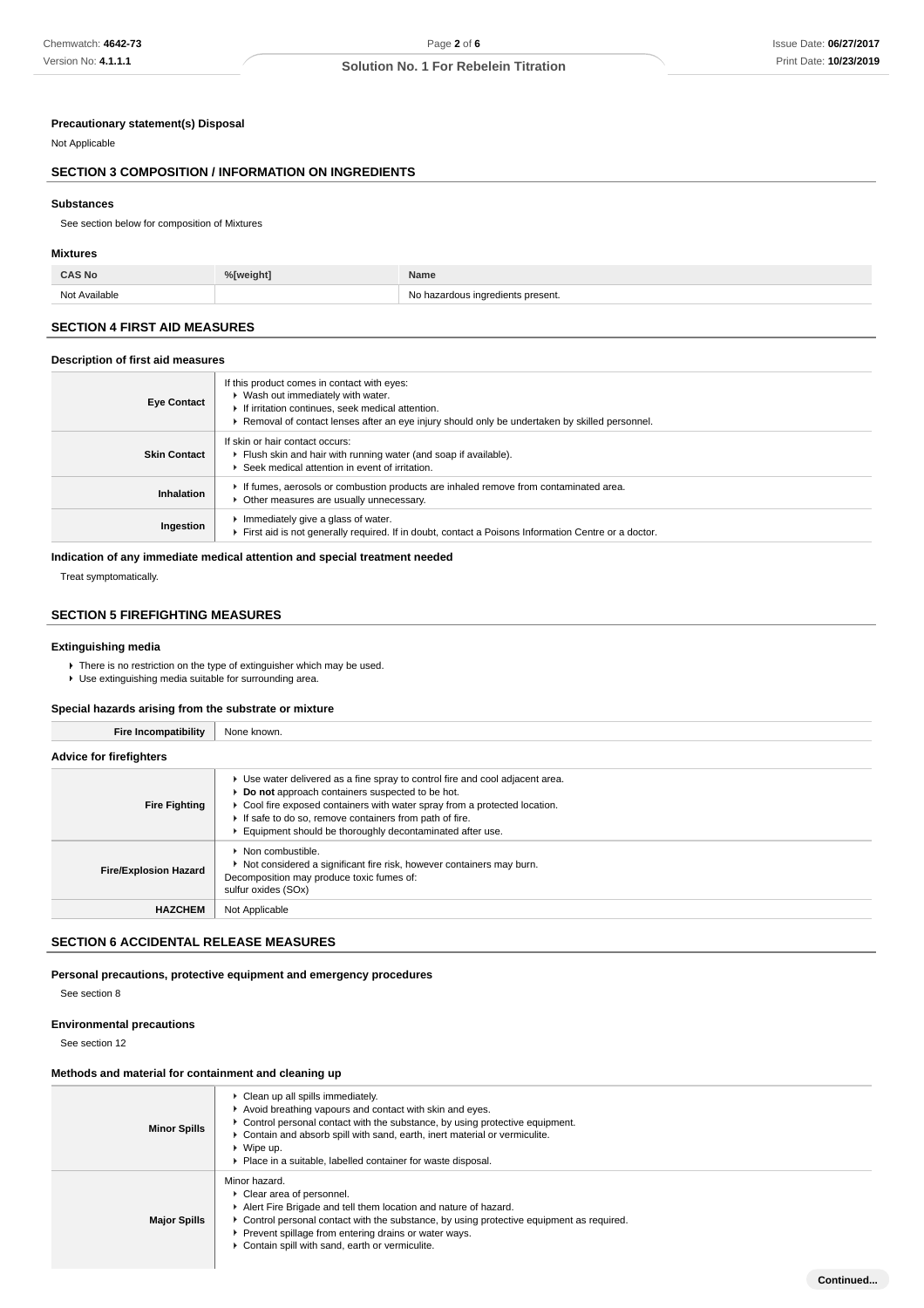| ▶ Collect recoverable product into labelled containers for recycling.<br>Absorb remaining product with sand, earth or vermiculite and place in appropriate containers for disposal.<br>Wash area and prevent runoff into drains or waterways.<br>If contamination of drains or waterways occurs, advise emergency services. |
|-----------------------------------------------------------------------------------------------------------------------------------------------------------------------------------------------------------------------------------------------------------------------------------------------------------------------------|
|-----------------------------------------------------------------------------------------------------------------------------------------------------------------------------------------------------------------------------------------------------------------------------------------------------------------------------|

Personal Protective Equipment advice is contained in Section 8 of the SDS.

# **SECTION 7 HANDLING AND STORAGE**

#### **Precautions for safe handling**

| Limit all unnecessary personal contact.<br>▶ Wear protective clothing when risk of exposure occurs.<br>▶ Use in a well-ventilated area.<br>V When handling DO NOT eat, drink or smoke.<br>Safe handling<br>Always wash hands with soap and water after handling.<br>Avoid physical damage to containers.<br>Use good occupational work practice.<br>▶ Observe manufacturer's storage and handling recommendations contained within this SDS. |                                                                                                                                                                                                                                                                                                                                                                   |  |  |
|----------------------------------------------------------------------------------------------------------------------------------------------------------------------------------------------------------------------------------------------------------------------------------------------------------------------------------------------------------------------------------------------------------------------------------------------|-------------------------------------------------------------------------------------------------------------------------------------------------------------------------------------------------------------------------------------------------------------------------------------------------------------------------------------------------------------------|--|--|
| Other information                                                                                                                                                                                                                                                                                                                                                                                                                            | Store in original containers.<br>▶ Keep containers securely sealed.<br>Store in a cool, dry, well-ventilated area.<br>Store away from incompatible materials and foodstuff containers.<br>► Protect containers against physical damage and check regularly for leaks.<br>▶ Observe manufacturer's storage and handling recommendations contained within this SDS. |  |  |

# **Conditions for safe storage, including any incompatibilities**

| Suitable container      | Glass container is suitable for laboratory quantities   |
|-------------------------|---------------------------------------------------------|
| Storage incompatibility | Avoid contamination of water, foodstuffs, feed or seed. |

# **SECTION 8 EXPOSURE CONTROLS / PERSONAL PROTECTION**

### **Control parameters**

### **OCCUPATIONAL EXPOSURE LIMITS (OEL)**

#### **INGREDIENT DATA**

Not Available

#### **EMERGENCY LIMITS**

| Ingredient                               | <b>Material name</b> | TEEL-1        | TEEL-2              | TEEL-3        |
|------------------------------------------|----------------------|---------------|---------------------|---------------|
| Solution No. 1 For Rebelein<br>Titration | Not Available        | Not Available | Not Available       | Not Available |
|                                          |                      |               |                     |               |
| Ingredient                               | <b>Original IDLH</b> |               | <b>Revised IDLH</b> |               |
| Solution No. 1 For Rebelein<br>Titration | Not Available        |               | Not Available       |               |

# **MATERIAL DATA**

**Exposure controls**

| Appropriate engineering<br>controls | Use in a well-ventilated area                                                                                                                                                                                                                                                                                                                                                                                                                                                                                                                                                                                                                                                                                                                                                                                                                                                                                                                                                                                                            |
|-------------------------------------|------------------------------------------------------------------------------------------------------------------------------------------------------------------------------------------------------------------------------------------------------------------------------------------------------------------------------------------------------------------------------------------------------------------------------------------------------------------------------------------------------------------------------------------------------------------------------------------------------------------------------------------------------------------------------------------------------------------------------------------------------------------------------------------------------------------------------------------------------------------------------------------------------------------------------------------------------------------------------------------------------------------------------------------|
| <b>Personal protection</b>          |                                                                                                                                                                                                                                                                                                                                                                                                                                                                                                                                                                                                                                                                                                                                                                                                                                                                                                                                                                                                                                          |
| Eye and face protection             | No special equipment for minor exposure i.e. when handling small quantities.<br>OTHERWISE:<br>Safety glasses with side shields.<br>▶ Contact lenses may pose a special hazard; soft contact lenses may absorb and concentrate irritants. A written policy document, describing<br>the wearing of lenses or restrictions on use, should be created for each workplace or task. This should include a review of lens absorption<br>and adsorption for the class of chemicals in use and an account of injury experience. Medical and first-aid personnel should be trained in<br>their removal and suitable equipment should be readily available. In the event of chemical exposure, begin eye irrigation immediately and<br>remove contact lens as soon as practicable. Lens should be removed at the first signs of eye redness or irritation - lens should be removed in<br>a clean environment only after workers have washed hands thoroughly. [CDC NIOSH Current Intelligence Bulletin 59], [AS/NZS 1336 or<br>national equivalent] |
| <b>Skin protection</b>              | See Hand protection below                                                                                                                                                                                                                                                                                                                                                                                                                                                                                                                                                                                                                                                                                                                                                                                                                                                                                                                                                                                                                |
| Hands/feet protection               | No special equipment needed when handling small quantities.<br><b>OTHERWISE:</b> Wear chemical protective gloves, e.g. PVC.                                                                                                                                                                                                                                                                                                                                                                                                                                                                                                                                                                                                                                                                                                                                                                                                                                                                                                              |
| <b>Body protection</b>              | See Other protection below                                                                                                                                                                                                                                                                                                                                                                                                                                                                                                                                                                                                                                                                                                                                                                                                                                                                                                                                                                                                               |
| Other protection                    | No special equipment needed when handling small quantities.<br><b>OTHERWISE:</b><br>• Overalls.<br>▶ Barrier cream.<br>Eyewash unit.                                                                                                                                                                                                                                                                                                                                                                                                                                                                                                                                                                                                                                                                                                                                                                                                                                                                                                     |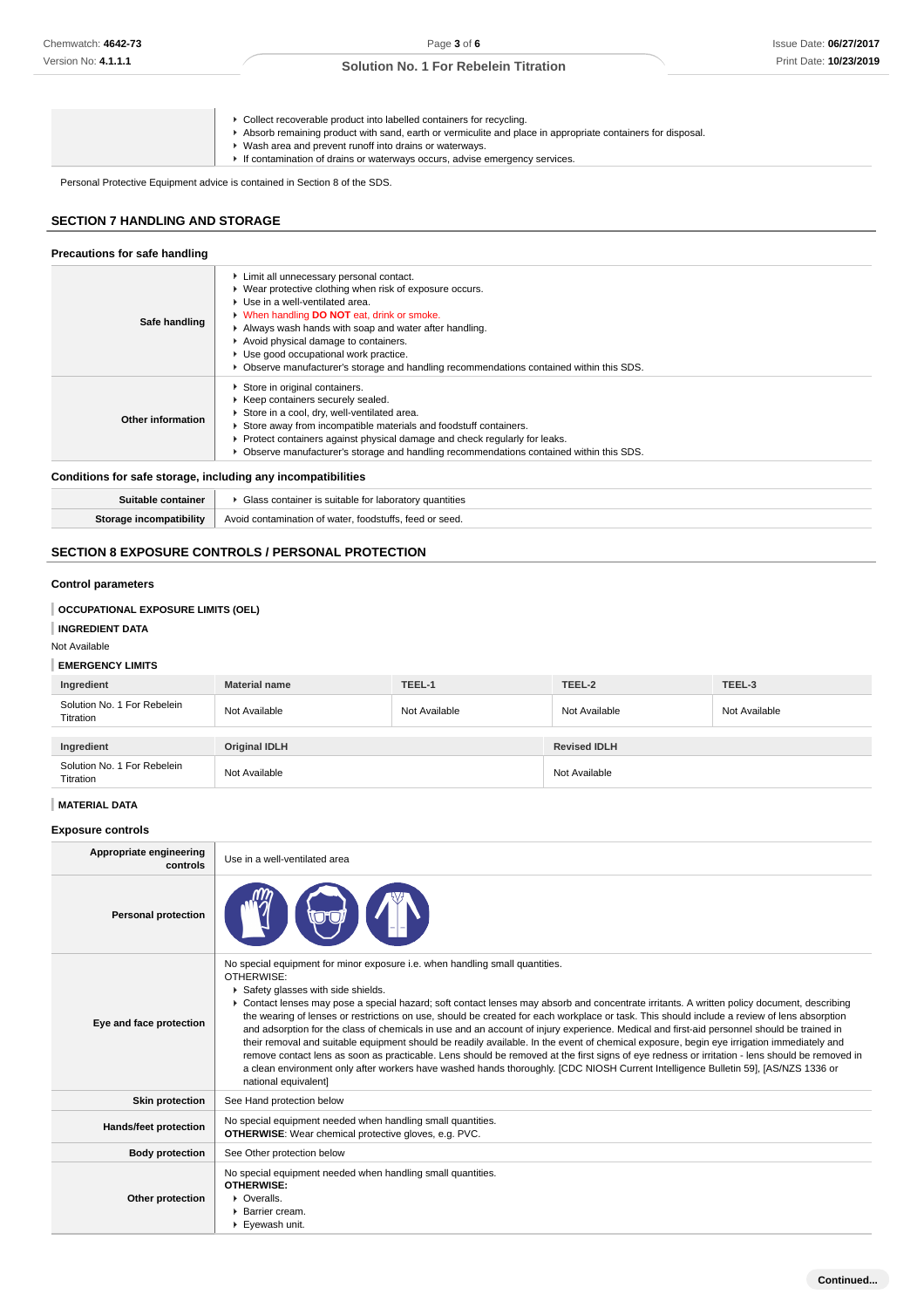# **SECTION 9 PHYSICAL AND CHEMICAL PROPERTIES**

#### **Information on basic physical and chemical properties**

| Appearance                                      | Blue, odourless liquid; mixes with water. |                                            |                |
|-------------------------------------------------|-------------------------------------------|--------------------------------------------|----------------|
|                                                 |                                           |                                            |                |
| <b>Physical state</b>                           | Liquid                                    | Relative density (Water = $1$ )            | Not Available  |
| Odour                                           | Not Available                             | Partition coefficient n-octanol<br>/ water | Not Available  |
| <b>Odour threshold</b>                          | Not Available                             | Auto-ignition temperature (°C)             | Not Applicable |
| pH (as supplied)                                | Not Available                             | Decomposition temperature                  | Not Available  |
| Melting point / freezing point<br>(°C)          | Not Available                             | <b>Viscosity (cSt)</b>                     | Not Available  |
| Initial boiling point and boiling<br>range (°C) | Not Available                             | Molecular weight (g/mol)                   | Not Applicable |
| Flash point (°C)                                | Not Applicable                            | <b>Taste</b>                               | Not Available  |
| <b>Evaporation rate</b>                         | Not Available                             | <b>Explosive properties</b>                | Not Available  |
| Flammability                                    | Not Applicable                            | <b>Oxidising properties</b>                | Not Available  |
| Upper Explosive Limit (%)                       | Not Applicable                            | Surface Tension (dyn/cm or<br>$mN/m$ )     | Not Available  |
| Lower Explosive Limit (%)                       | Not Applicable                            | <b>Volatile Component (%vol)</b>           | Not Available  |
| Vapour pressure (kPa)                           | Not Available                             | Gas group                                  | Not Available  |
| Solubility in water                             | Miscible                                  | pH as a solution (1%)                      | Not Available  |
| Vapour density $(Air = 1)$                      | Not Available                             | VOC g/L                                    | Not Available  |

# **SECTION 10 STABILITY AND REACTIVITY**

L

| Reactivity                                 | See section 7                                                                                                                        |
|--------------------------------------------|--------------------------------------------------------------------------------------------------------------------------------------|
| <b>Chemical stability</b>                  | • Unstable in the presence of incompatible materials.<br>▶ Product is considered stable.<br>Hazardous polymerisation will not occur. |
| Possibility of hazardous<br>reactions      | See section 7                                                                                                                        |
| <b>Conditions to avoid</b>                 | See section 7                                                                                                                        |
| Incompatible materials                     | See section 7                                                                                                                        |
| <b>Hazardous decomposition</b><br>products | See section 5                                                                                                                        |

### **SECTION 11 TOXICOLOGICAL INFORMATION**

### **Information on toxicological effects**

| Inhaled                     | Not normally a hazard due to non-volatile nature of product                                                                                                                                                                                                                                                                                                                                                                                                                                                                                                                                                                                                                                                                   |                   |  |
|-----------------------------|-------------------------------------------------------------------------------------------------------------------------------------------------------------------------------------------------------------------------------------------------------------------------------------------------------------------------------------------------------------------------------------------------------------------------------------------------------------------------------------------------------------------------------------------------------------------------------------------------------------------------------------------------------------------------------------------------------------------------------|-------------------|--|
| Ingestion                   | The material has NOT been classified by EC Directives or other classification systems as "harmful by ingestion". This is because of the lack of<br>corroborating animal or human evidence. The material may still be damaging to the health of the individual, following ingestion, especially where<br>pre-existing organ (e.g liver, kidney) damage is evident. Present definitions of harmful or toxic substances are generally based on doses<br>producing mortality rather than those producing morbidity (disease, ill-health). Gastrointestinal tract discomfort may produce nausea and<br>vomiting. In an occupational setting however, ingestion of insignificant quantities is not thought to be cause for concern. |                   |  |
| <b>Skin Contact</b>         | The material is not thought to produce adverse health effects or skin irritation following contact (as classified by EC Directives using animal<br>models). Nevertheless, good hygiene practice requires that exposure be kept to a minimum and that suitable gloves be used in an occupational<br>setting.                                                                                                                                                                                                                                                                                                                                                                                                                   |                   |  |
| Eye                         | Although the liquid is not thought to be an irritant (as classified by EC Directives), direct contact with the eye may produce transient discomfort<br>characterised by tearing or conjunctival redness (as with windburn).                                                                                                                                                                                                                                                                                                                                                                                                                                                                                                   |                   |  |
| Chronic                     | Principal routes of exposure are by accidental skin and eye contact and by inhalation of vapours especially at higher temperatures.<br>As with any chemical product, contact with unprotected bare skin; inhalation of vapour, mist or dust in work place atmosphere; or ingestion in any<br>form, should be avoided by observing good occupational work practice.                                                                                                                                                                                                                                                                                                                                                            |                   |  |
|                             |                                                                                                                                                                                                                                                                                                                                                                                                                                                                                                                                                                                                                                                                                                                               |                   |  |
| Solution No. 1 For Rebelein | <b>TOXICITY</b>                                                                                                                                                                                                                                                                                                                                                                                                                                                                                                                                                                                                                                                                                                               | <b>IRRITATION</b> |  |
| Titration                   | Not Available                                                                                                                                                                                                                                                                                                                                                                                                                                                                                                                                                                                                                                                                                                                 | Not Available     |  |
| Legend:                     | 1. Value obtained from Europe ECHA Registered Substances - Acute toxicity 2.* Value obtained from manufacturer's SDS. Unless otherwise<br>specified data extracted from RTECS - Register of Toxic Effect of chemical Substances                                                                                                                                                                                                                                                                                                                                                                                                                                                                                               |                   |  |

| <b>Acute Toxicity</b>                |                       | Carcinogenicity                 |   |
|--------------------------------------|-----------------------|---------------------------------|---|
| <b>Skin Irritation/Corrosion</b>     |                       | Reproductivity                  |   |
| <b>Serious Eye Damage/Irritation</b> | ×                     | <b>STOT - Single Exposure</b>   |   |
| Respiratory or Skin<br>sensitisation | $\tilde{\phantom{a}}$ | <b>STOT - Repeated Exposure</b> | ́ |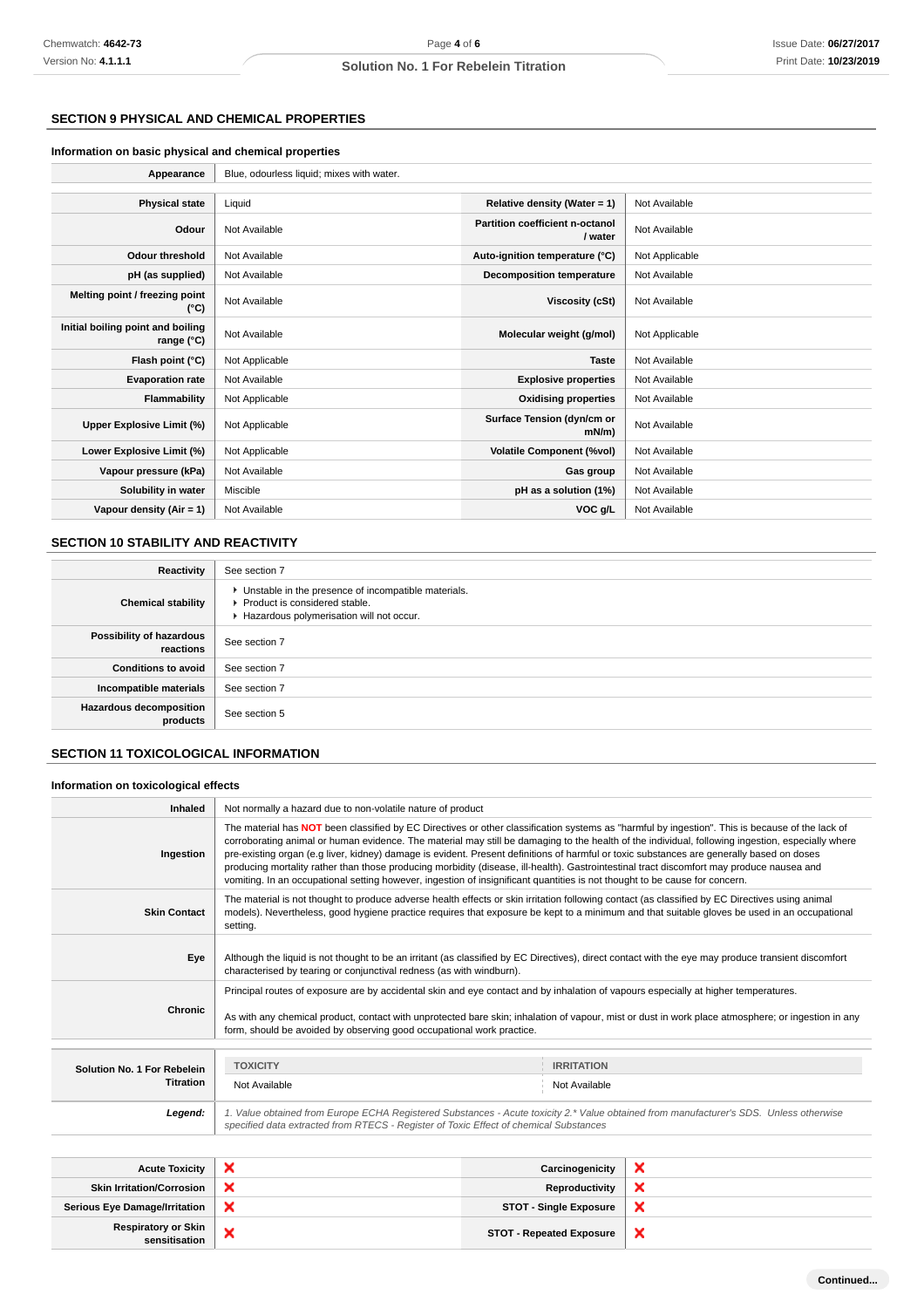**Mutagenicity X Aspiration Hazard** 

×

Legend:  $\blacktriangleright$  - Data either not available or does not fill the criteria for classification  $\blacktriangleright$  – Data available to make classification

### **SECTION 12 ECOLOGICAL INFORMATION**

| <b>Toxicity</b>                                      |                                                                                                                                                                                                                                                                                                                                                                                                 |                                       |                  |                  |
|------------------------------------------------------|-------------------------------------------------------------------------------------------------------------------------------------------------------------------------------------------------------------------------------------------------------------------------------------------------------------------------------------------------------------------------------------------------|---------------------------------------|------------------|------------------|
|                                                      | <b>ENDPOINT</b><br><b>TEST DURATION (HR)</b>                                                                                                                                                                                                                                                                                                                                                    | <b>SPECIES</b>                        | <b>VALUE</b>     | <b>SOURCE</b>    |
| Solution No. 1 For Rebelein<br><b>Titration</b>      | Not<br>Not Available<br>Available                                                                                                                                                                                                                                                                                                                                                               | Not Available                         | Not<br>Available | Not<br>Available |
| Legend:                                              | Extracted from 1. IUCLID Toxicity Data 2. Europe ECHA Registered Substances - Ecotoxicological Information - Aquatic Toxicity 3. EPIWIN Suite<br>V3.12 (QSAR) - Aquatic Toxicity Data (Estimated) 4. US EPA, Ecotox database - Aquatic Toxicity Data 5. ECETOC Aquatic Hazard Assessment<br>Data 6. NITE (Japan) - Bioconcentration Data 7. METI (Japan) - Bioconcentration Data 8. Vendor Data |                                       |                  |                  |
| ?                                                    |                                                                                                                                                                                                                                                                                                                                                                                                 |                                       |                  |                  |
| Persistence and degradability                        |                                                                                                                                                                                                                                                                                                                                                                                                 |                                       |                  |                  |
| Ingredient                                           | Persistence: Water/Soil                                                                                                                                                                                                                                                                                                                                                                         | Persistence: Air                      |                  |                  |
|                                                      | No Data available for all ingredients                                                                                                                                                                                                                                                                                                                                                           | No Data available for all ingredients |                  |                  |
|                                                      |                                                                                                                                                                                                                                                                                                                                                                                                 |                                       |                  |                  |
|                                                      |                                                                                                                                                                                                                                                                                                                                                                                                 |                                       |                  |                  |
| Ingredient                                           | <b>Bioaccumulation</b>                                                                                                                                                                                                                                                                                                                                                                          |                                       |                  |                  |
|                                                      | No Data available for all ingredients                                                                                                                                                                                                                                                                                                                                                           |                                       |                  |                  |
| <b>Bioaccumulative potential</b><br>Mobility in soil |                                                                                                                                                                                                                                                                                                                                                                                                 |                                       |                  |                  |
| Ingredient                                           | <b>Mobility</b>                                                                                                                                                                                                                                                                                                                                                                                 |                                       |                  |                  |

## **SECTION 13 DISPOSAL CONSIDERATIONS**

#### **Waste treatment methods Product / Packaging disposal** Recycle wherever possible. Consult manufacturer for recycling options or consult local or regional waste management authority for disposal if no suitable treatment or disposal facility can be identified. Dispose of by: burial in a land-fill specifically licensed to accept chemical and / or pharmaceutical wastes or incineration in a licensed apparatus (after admixture with suitable combustible material). ▶ Decontaminate empty containers. Observe all label safeguards until containers are cleaned and destroyed.

# **SECTION 14 TRANSPORT INFORMATION**

#### **Labels Required**

| <b>Marine Pollutant</b> | <b>NO</b>      |
|-------------------------|----------------|
| <b>HAZCHEM</b>          | Not Applicable |

#### **Land transport (ADG): NOT REGULATED FOR TRANSPORT OF DANGEROUS GOODS**

**Air transport (ICAO-IATA / DGR): NOT REGULATED FOR TRANSPORT OF DANGEROUS GOODS**

**Sea transport (IMDG-Code / GGVSee): NOT REGULATED FOR TRANSPORT OF DANGEROUS GOODS**

**Transport in bulk according to Annex II of MARPOL and the IBC code**

Not Applicable

# **SECTION 15 REGULATORY INFORMATION**

#### **Safety, health and environmental regulations / legislation specific for the substance or mixture**

### **National Inventory Status**

| <b>National Inventory</b>     | <b>Status</b> |
|-------------------------------|---------------|
| Australia - AICS              | Yes           |
| Canada - DSL                  | Yes           |
| Canada - NDSL                 | Yes           |
| China - IECSC                 | Yes           |
| Europe - EINEC / ELINCS / NLP | Yes           |
| Japan - ENCS                  | Yes           |
| Korea - KECI                  | Yes           |